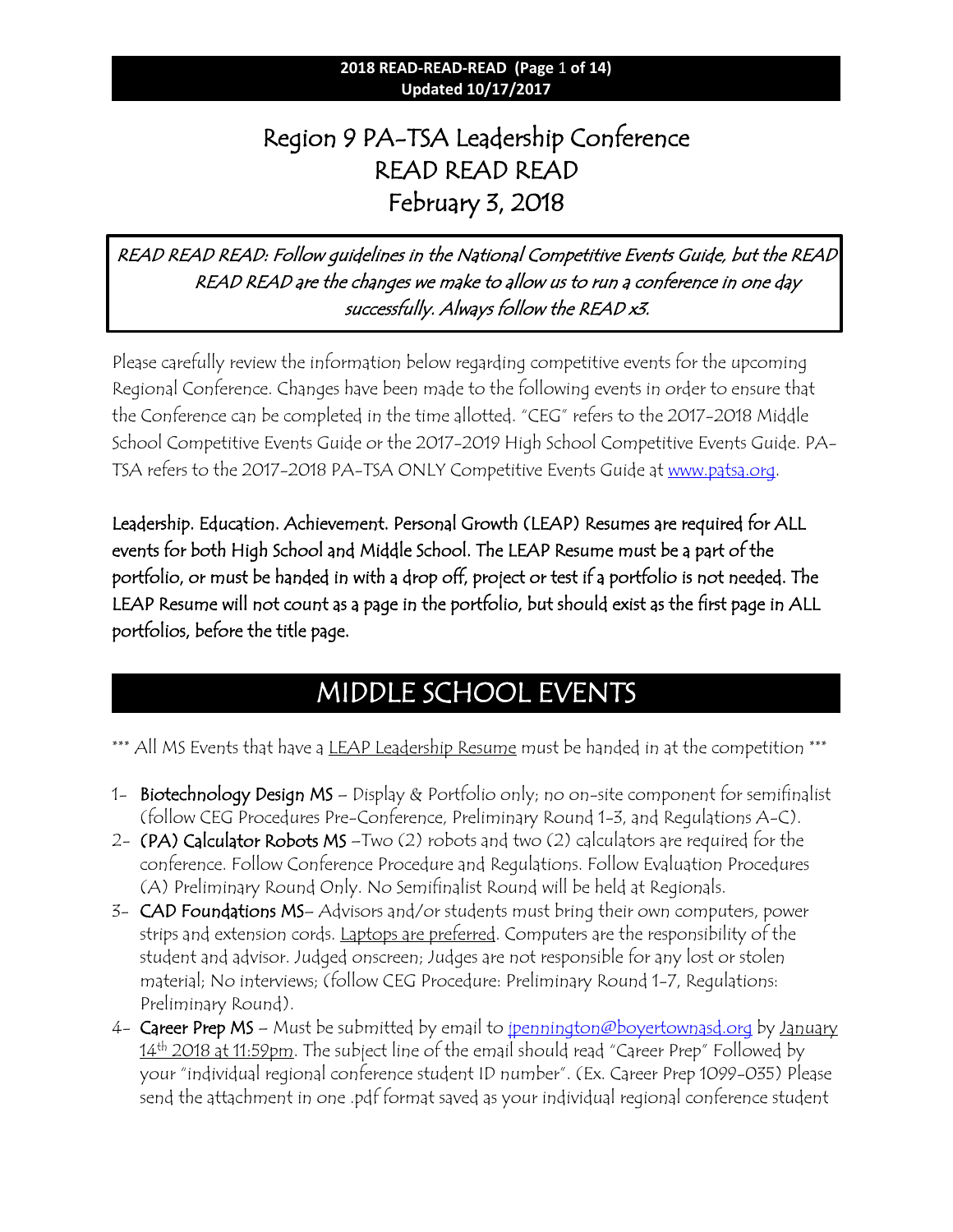### **2018 READ-READ-READ (Page** 2 **of 14) Updated 10/17/2017**

ID number (cover letter and resume together). CAUTION - Any email that does not include the proper information in the header or is sent in a format other than .pdf will be disqualified. You will receive a confirmation email within 48 hours of the due date. Be sure to choose a career from this year's list. (follow CEG Procedure: Preliminary Round 1-4, Regulations A- $D$ ).

- 5- Challenging Technology Issues MS No second round semifinalist (follow CEG Procedure: Preliminary Round 1-4, Regulations A-D).
- 6- Chapter Team Written MS Test Only, no semifinalist portion. Bring a pencil and something to write on, (preferably a clipboard). Individual Event at Regionals – this is a team event at States. (follow CEG Procedures: Preliminary Round 1-2).
- 7- Children's Stories Follow CEG Procedure: Pre-Conference 1-3, Preliminary Round 1-3, Regulations: Preliminary Round A-C.
- 8- (PA) Delta Dart MS Planes need to be constructed prior to conference; test flights only onsite. (Follow PA-TSA Procedures C).
- 9- Coding Test only, no semifinalist portion. Bring a pencil and something to write on, (preferably a clipboard). Team will test together filling out one answer key. (follow CEG Procedures: Preliminary Round 1-2).
- 10-Digital Photography -Do NOT submit on a USB Flash Drive; Print design on standard 8.5" x 11" white printer paper; submit in a "design portfolio"; no on-site component for semifinalist (follow CEG Procedures: Preliminary Round, 3, Regulations: Preliminary Round A-C; Design Portfolio order should follow Regulations: Preliminary Round C).
- 11- Dragster All cars passing a safety inspection will be raced; No wind tunnel testing will be done. (Follow CEG Procedure: Preliminary Round, 1-3, Regulations: A-D).
- 12- Electrical Applications Test only, no semifinalist portion. Bring a pencil and something to write on, (preferably a clipboard). Team will test together filling out one answer key. (follow CEG Procedures: Preliminary Round 1-2).
- 13- Essays on Technology Must be submitted by email to jpennington@boyertownasd.org by January 14<sup>th</sup> 2018 at 11:59pm. The subject line of the email should read "Essays on Technology" Followed by your "individual regional conference student ID number". (Ex. Essays on Technology 1099-035) Please send the attachment in one .pdf format saved as your individual regional conference student ID number. CAUTION - Any email that does not include the proper information in the header or is sent in a format other than .pdf will be disqualified. You will receive a confirmation email within 48 hours of the due date. The subtopic the essay is to be written on will be posted January 7th, 2018, exactly one week prior to the Essay's due date. Only the final Essay is to be submitted on the assigned subtopic. Students may create their outlines and notecards on each subtopic prior to January 7th, but outlines and notecards are not submitted or judged at Regionals, only the final Essay. No onsite component at Regionals.
- 14- Flight Bring the completed Portfolio. Planes need to be constructed prior to conference; test flights only on-site (follow CEG Procedure: Launch Procedures 1-6).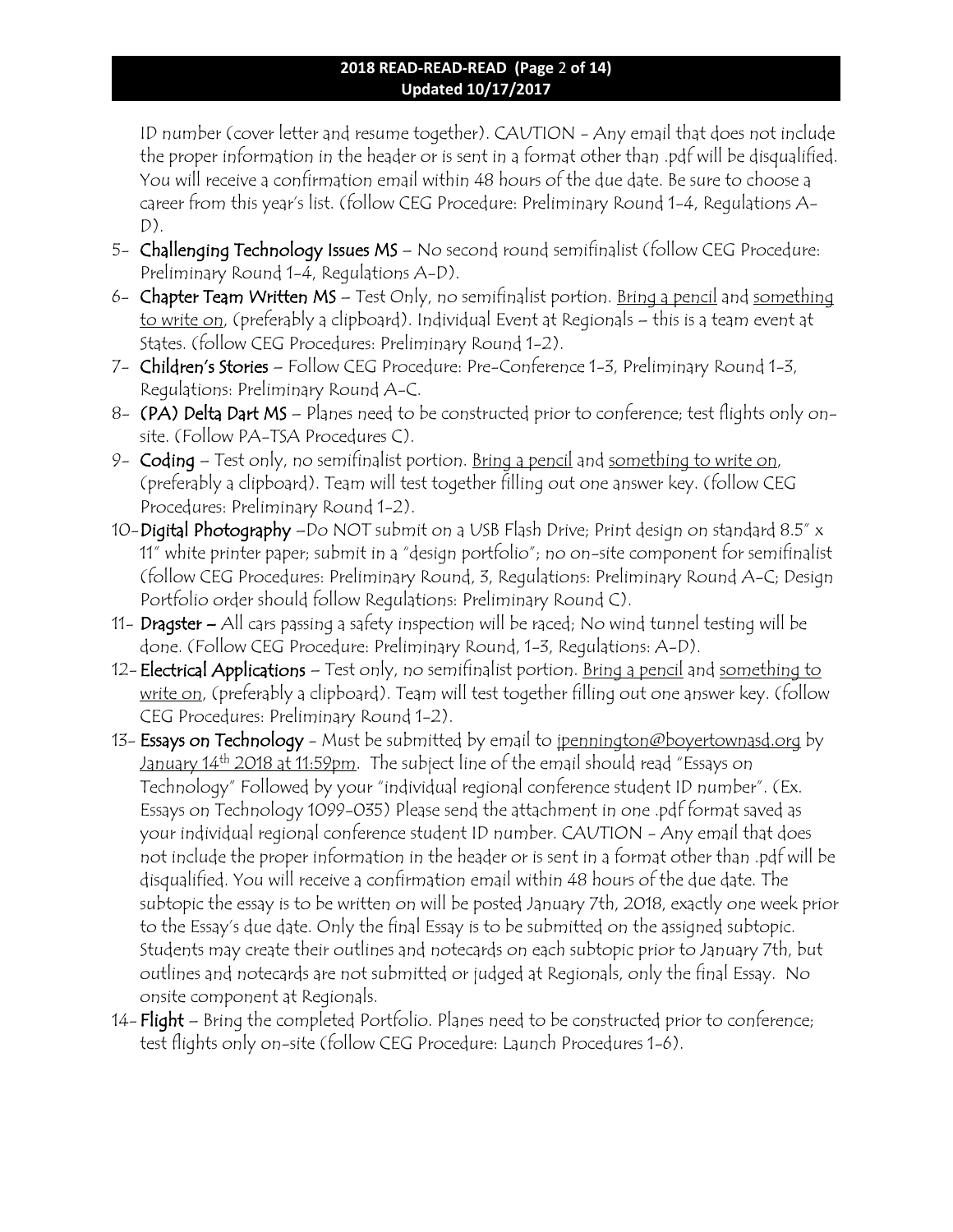### **2018 READ-READ-READ (Page** 3 **of 14) Updated 10/17/2017**

- 15- Forensic Technology Test only, no semifinalist portion. Bring a pencil and something to write on, (preferably a clipboard). Team will test together filling out one answer key. (follow CEG Procedures: Preliminary Round 1-2).
- 16- Inventions and Innovations Drop off event only no semifinalist portion (follow CEG Procedure: Pre-Conference 1-5, Regulations: Preliminary Round A-E).
- 17- Junior Solar Sprint No display. Portfolio and Race only. Race will be held indoors. Attach battery pack and (2) two AA 1.5V batteries for indoor racing – must provide your own batteries. Solar panel must be attached in order to participate in the time trials and races (follow CEG Procedure: Preliminary Round 1-3; Regulations: Preliminary Round Documentation & Preliminary Round Model Car). Race lane will not be 20 m, but closer to 10m long at Regionals
- 18- Leadership Strategies MS Bring pencils; no second round semifinalist portion (follow CEG Procedure: Preliminary Round 1-7; Regulations A-I).
- 19- Mass Production MS Bring portfolio and projects; no semifinalist portion (Follow CEG Procedure: Pre-Conference 1-9, Preliminary Round 1-3; Regulations A & B)
- 20- Mechanical Engineering Bring portfolio and projects; students will drop off in the morning and sign up for a time to come back and run their project (Follow CEG Procedure: Pre-Conference A, Preliminary Round 1-3; Regulations: Preliminary Round A-B, Semifinal Round A-C)
- 21- (PA) Materials Processes Projects should be complete. Incomplete projects should still be submitted with a Portfolio. No semifinalist portion (follow PATSA Specific Regulations A-J)
- 22- **Medical Technology** Portfolio & Display only; no semifinalist portion/presentation (follow CEG Procedure: Preliminary Round 1-5; Regulations: Preliminary Round A-D).
- 23-  $\widehat{\text{Off}}$  the Grid Bring portfolio and projects; no semifinalist portion (Follow CEG Procedure: Preliminary Round 1-5; Regulations: Preliminary Round A-D)
- 24- Prepared Speech No second round semifinalist portion; a podium is not quaranteed (follow CEG Procedure: Preliminary Round 1-3, Semifinalist 1-3; Regulations: Preliminary Round A-G, I, L, N, O, P). Sign up for a time slot to give your speech the morning of the conference.
- 25- Problem Solving Bring your own tools and materials according to the rules; no semifinalist portion; (follow CEG Procedure: Preliminary Round 1-4, Regulations: Preliminary Round A- $H$ ).
- 26- Promotional Marketing No semifinalist round; submit hard copies of entries; a printable advertisement poster, a wearable design for a drawstring bag, a digital signage that is a video. The advertisement must be printed on the appropriate size paper, the wearable design must be printed to size on an 8.5" x 11" white paper. Submit the video on a USB FLASH DRIVE; entries should be submitted on the day of the conference. Submit all required portions in a portfolio, include a title page with event title, conference city and state, the year and student ID number, and mount the advertisement poster on ¼" white foam board. No semifinalist portion (follow CEG Procedure: Preliminary Round 1-4; Regulations: Preliminary Round A-H). See the national website for details under Themes & Problems.
- 27- (PA) Robotics MS Submit only Plan of Work portion of the Journal in hardcopy format -NO CD or DVD will be judged. (Follow PA-TSA Procedures A-I).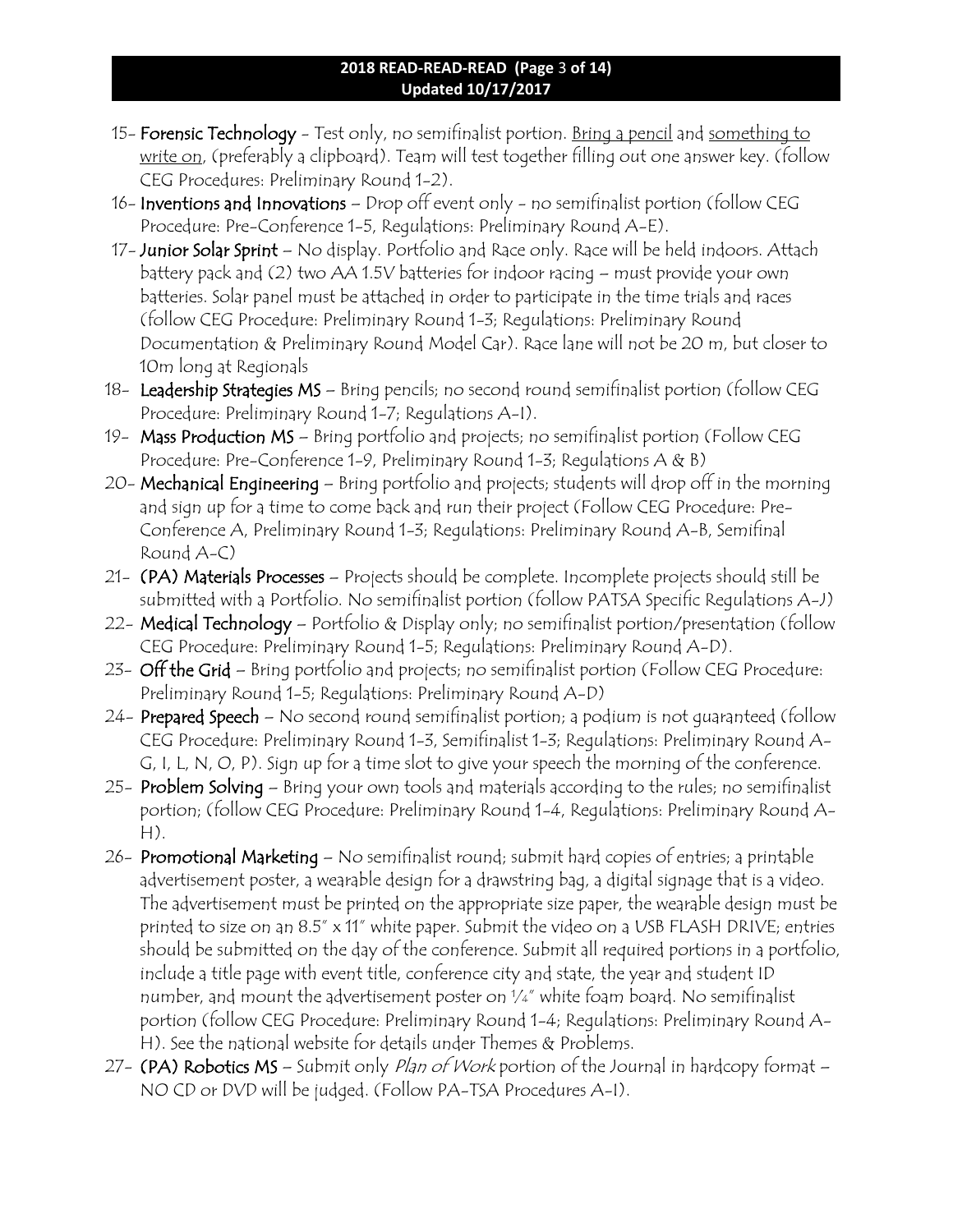#### **2018 READ-READ-READ (Page** 4 **of 14) Updated 10/17/2017**

- 28- (PA) Safety Illustration MS Should be an original design (follow PA-TSA Regulations and Procedure).
- 29- (PA) Snapshot MS No USB FLASH DRIVE needed; Theme should match the HS Photographic Technology event for the current year; 2018 theme  $\epsilon$  The Battle Between Nature and Technology - Who Wins? (Follow PA-TSA Regulations & Procedure).
- 30- STEM Animation Judges will be using PC computers to run the USB Portfolio and UBS flash drive submitted only – no finalist interviews. (Follow CEG Procedure: Preliminary Round 1-3, Regulations: Preliminary Round A-D)
- 31- Structural Engineering Structures need to be built to the size stated on the Specifications sheet prior to the conference, no construction on-site; testing only on-site; bring only the sketch and member list for this span distance; (follow CEG Pre-Built Structure Regulations A-D, Procedure for on-site destructive testing of pre-built structures A-C). Be sure to check the challenge on the National Website.
- 32-Tech Bowl Written Test only; no on-site component for semifinalist (follow CEG Procedures 1, 2  $\&$  4). No team awards---the 6 students will be judged individually and will test individually. Bring a pencil and something to write on, (preferably a clipboard).
- 33-Video Game Design Must be submitted by email to jpennington@boyertownasd.org by January 14<sup>th</sup> 2018 at 11:59pm. The subject line of the email should read "Video Game Design" Followed by your "team's regional conference ID number". (Ex. Video Game Design 1099- 902) Please send the attachment in one .pdf format saved as your team's regional conference ID number. (Follow Regulations Preliminary Round A-G and submit the documentation as a PDF file. Page one (1) of the pdf must be the URL to the game. Page two (2) begins the list under regulation G.) CAUTION - Any email that does not include the proper information in the header and/or Sends a "broken" URL link and no PDF will be disqualified. You will receive a confirmation email within 48 hours of the due date. Did you know that you can submit the URL early and then keep working on the game? Semifinalist interviews WILL be held for ALL entries. (follow CEG Procedures Semifinal Round 1-4, and Regulations Semifinal Round A-B).
- 34-Website Design Email the URL for your entry to jpennington@boyertownasd.org by January 14<sup>th</sup> 2018 at 11:59pm. The subject line of the email should read "Website Design" and your "team's regional conference ID number". (Ex. Website Design 1099-902) CAUTION - Any email that does not include the proper information in the header and/or Sends a "broken" URL link will be disqualified. You will receive a confirmation email within 48 hours of the due date. Did you know that you can submit the URL early and then keep working on the website? Semifinalist interviews WILL be held for ALL entries. (follow CEG Procedure: Preliminary Round 1-6, Semifinalist Round 1-3, Regulations: Preconference/Preliminary Round A-E, Semifinal Round A).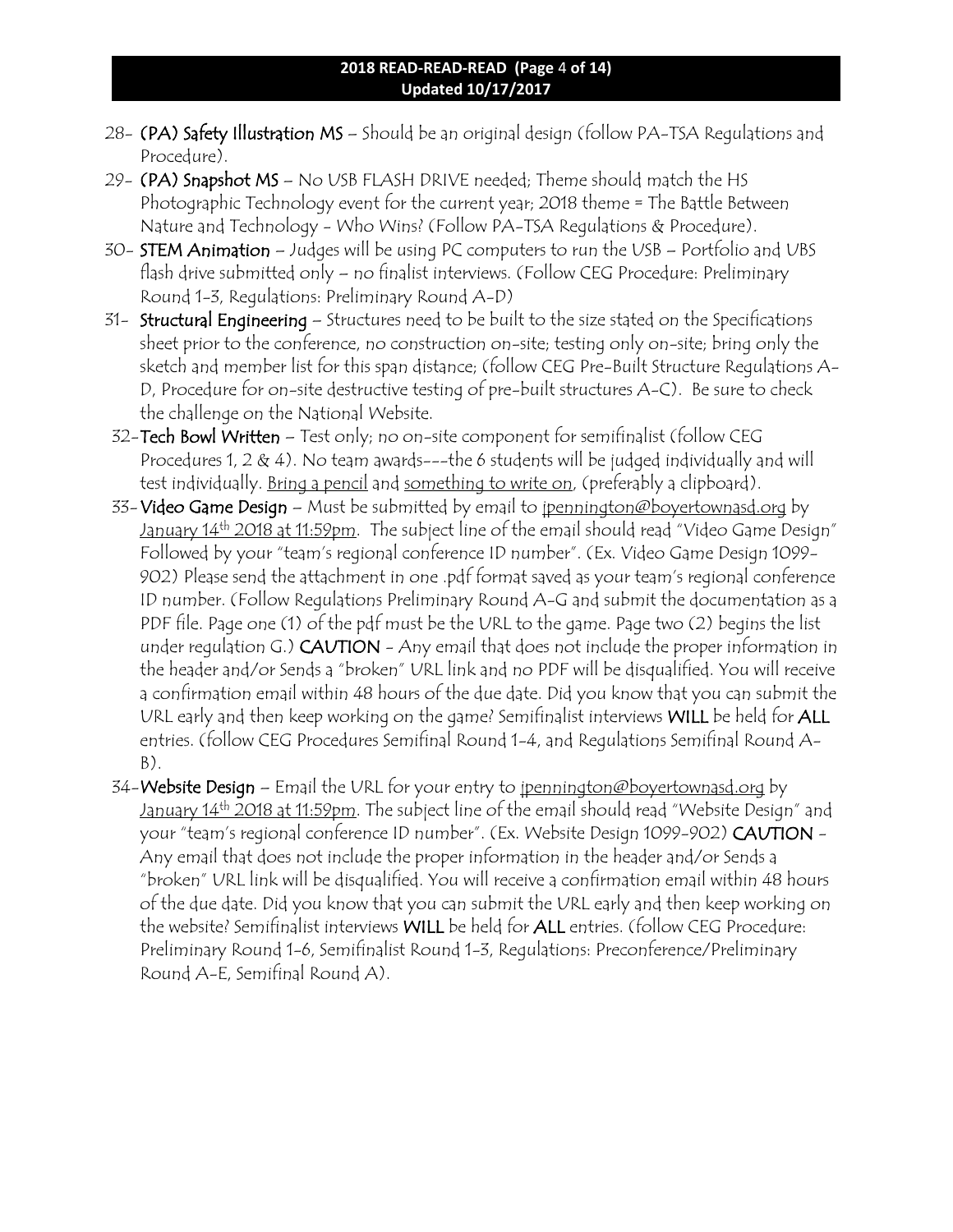### **2018 READ-READ-READ (Page** 5 **of 14) Updated 10/17/2017**

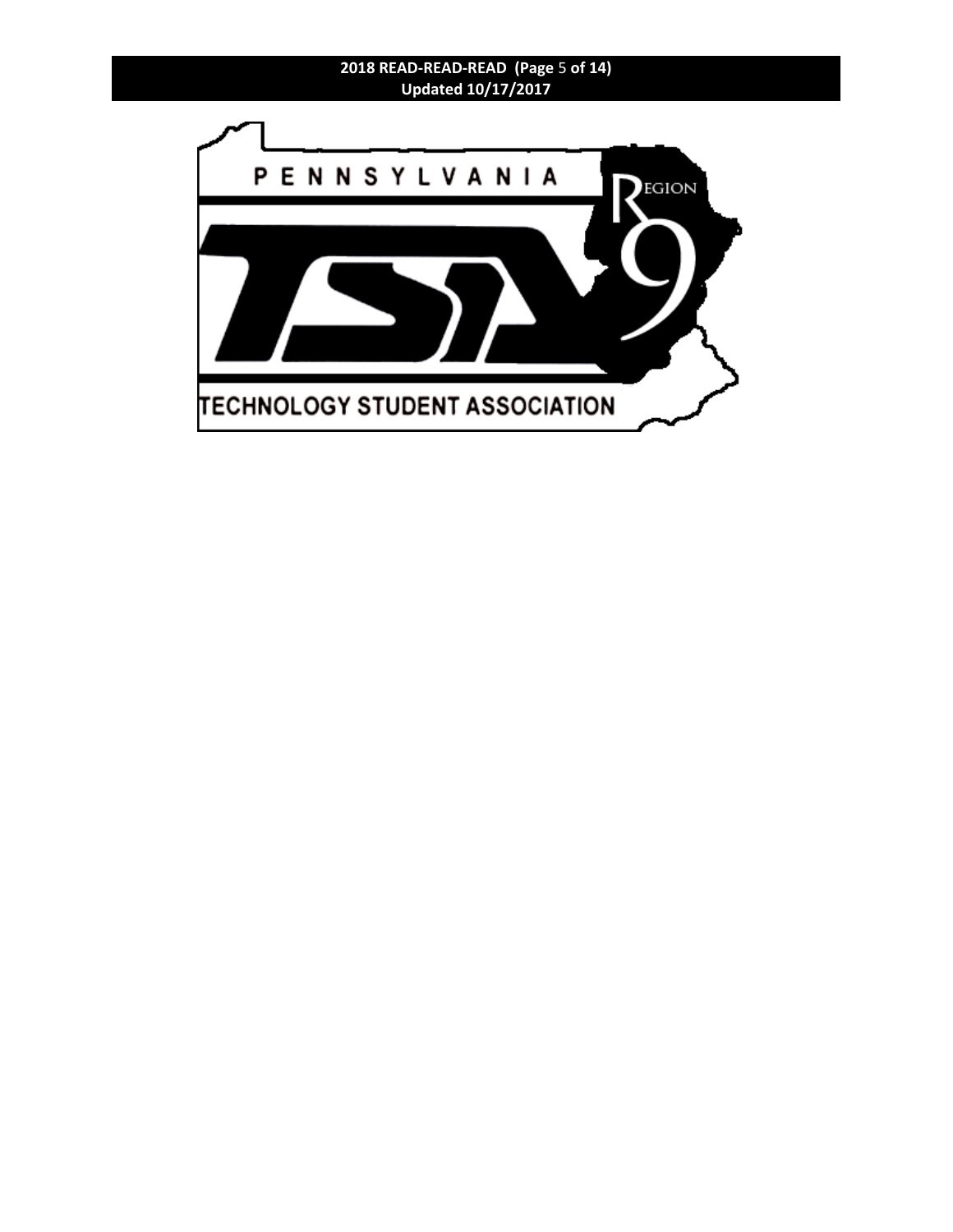### **2018 READ-READ-READ (Page** 6 **of 14) Updated 10/17/2017**

# Region 9 PA-TSA Leadership Conference READ READ READ February 3, 2018

### READ READ READ: Follow guidelines in the National Competitive Events Guide, but the READ READ READ are the changes we make to allow us to run a conference in one day successfully. Always follow the READ x3.

Please carefully review the information below regarding competitive events for the upcoming Regional Conference. Changes have been made to the following events in order to ensure that the Conference can be completed in the time allotted. "CEG" refers to the 2017-2018 Middle School Competitive Events Guide or the 2017-2019 High School Competitive Events Guide. PATSA refers to the 2017-2018 PA-TSA ONLY Competitive Events Guide at [www.patsa.org.](http://www.patsa.org/)

Leadership. Education. Achievement. Personal Growth (LEAP) Resumes are required for ALL events for both High School and Middle School. The LEAP Resume must be a part of the portfolio, or must be handed in with a drop off, project or test if a portfolio is not needed. The LEAP Resume will not count as a page in the portfolio, but should exist as the first page in ALL portfolios, before the title page.

# HIGH SCHOOL EVENTS

\*\*\* All HS Events have a LEAP Leadership Resume and must be handed in at the competition \*\*\*

- 1. **3D Animation HS** No onsite problem students should complete the animation  $\&$ portfolio prior to the conference. Follow Procedure A & Regulations A-D, G, I. students will have a 10 minute block of time with the judges. They will have 5 minutes to present their Animation and the judges will have 5 minutes to interview the team. Students will set up and remove all laptops during this time. Leave the portfolio with the judges after the Interview and you can pick that up after judging is complete.
- 2. Architectural Design HS Models & portfolios should be complete; incomplete models should still be submitted; Print out the PDF file and submit it as a "portfolio" - no flash drive should be submitted - no semifinalists portion (follow CEG Procedures A-C, Regulations A- $E$ ).
- 3. Biotechnology Design HS Portfolio & display only; No multimedia presentation on USB FLASH DRIVE needed but must include printouts of presentation in Portfolio as last pages; no semifinalist portion (follow CEG Procedures A-B, Regulations A-D).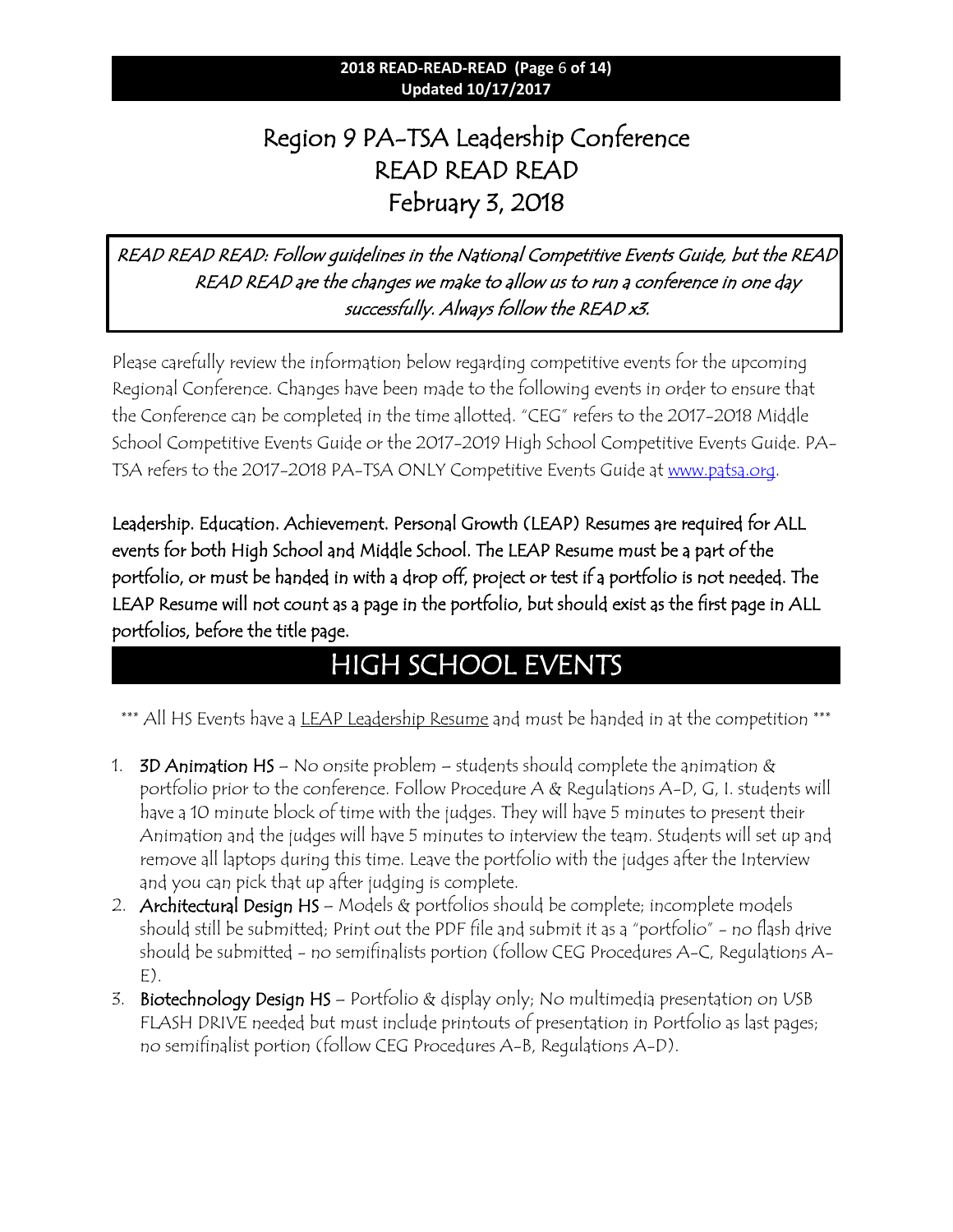### **2018 READ-READ-READ (Page** 7 **of 14) Updated 10/17/2017**

- 4. Chapter Team Written HS Test Only, no semifinalist portion; Bring a pencil and something to write on, (preferably a clipboard). Students test and are judged individually (follow CEG Procedures A).
- 5. Children's Stories HS Follow CEG (Procedures A-E, Regulations A-K) \*only one copy of the book is required at Regionals – NO USB FLASH DRIVE required
- 6. Coding HS Onsite component only Must use Java Follow CEG (Procedures A-E, Regulations A-F)
- 7. CAD Architecture HS Advisors and students must bring their own computers. Laptops preferred. Computers are the responsibility of the student and chapter advisor. Judged onscreen; Judges are not responsible for any lost, broken or stolen material. Follow CEG (Procedures A-F and H, Regulations A-H). Students must supply their own sketch paper and pencils if they want it.
- 8. CAD Engineering HS Advisors and students must bring their own computers. Laptops preferred. Computers are the responsibility of the student and chapter advisor. Judged onscreen; Judges are not responsible for any lost, broken or stolen material. Follow CEG (Procedures A-F and H, Regulations A-H). Students must supply their own sketch paper and pencils if they want it.
- 9. Computer Integrated Manufacturing HS Entries must be completed ahead of time, no onsite construction. Teams must make the product and packaging ahead of time. For the Sales Pitch teams must have two copies of their project, one assembled, and one unassembled in the box. Think about "Shark Tank" (Follow CEG Procedures H-L, Follow Regulations A-F)
- 10. Debating Technological Issues HS –No semifinalist portion at Regionals. Follow (Procedure A-P, Regulations A-L, no semifinalist portion)
- 11. Digital Video Production HS Drop Off Event only, no semifinalist component (follow CEG Procedures A-B & Regulations A-C, E-I) Regulation H states a DVD is to be submitted, no DVD should be submitted, print out portfolio and submit hard copy.
- 12. Dragster Design HS All cars passing a safety inspection will be raced; no wind tunnel testing (follow CEG Procedures A-C & Regulations A-F).
- 13. Engineering Design HS Portfolio, model & display only; no semifinalist component (follow CEG Procedures A-B & Regulations A-I, M).
- 14. Essays on Technology HS Must be submitted by email to jpennington@boyertownasd.org by January 14th 2018 at 11:59pm. The subject line of the email should read "Essays on Technology HS" Followed by your "individual regional conference student ID number". (Ex. Essays on Technology HS 2099-035) Please send the attachment in one .pdf format saved as your individual regional conference student ID number and title of competition. CAUTION - Any email that does not include the proper information in the header or is sent in a format other than .pdf will be disqualified. You will receive a confirmation email within 48 hours of the due date. The prompt and articles the essay is to be written on will be posted January 7th, 2018, exactly one week prior to the Essay's due date. Only the final Essay is to be submitted on the assigned subtopic. Follow (Procedures D (emailed not USB), E, H & Regulations D-J)
- 15. Extemporaneous Speech HS No second round semifinalist (follow CEG Procedures A-G & Regulations A-G).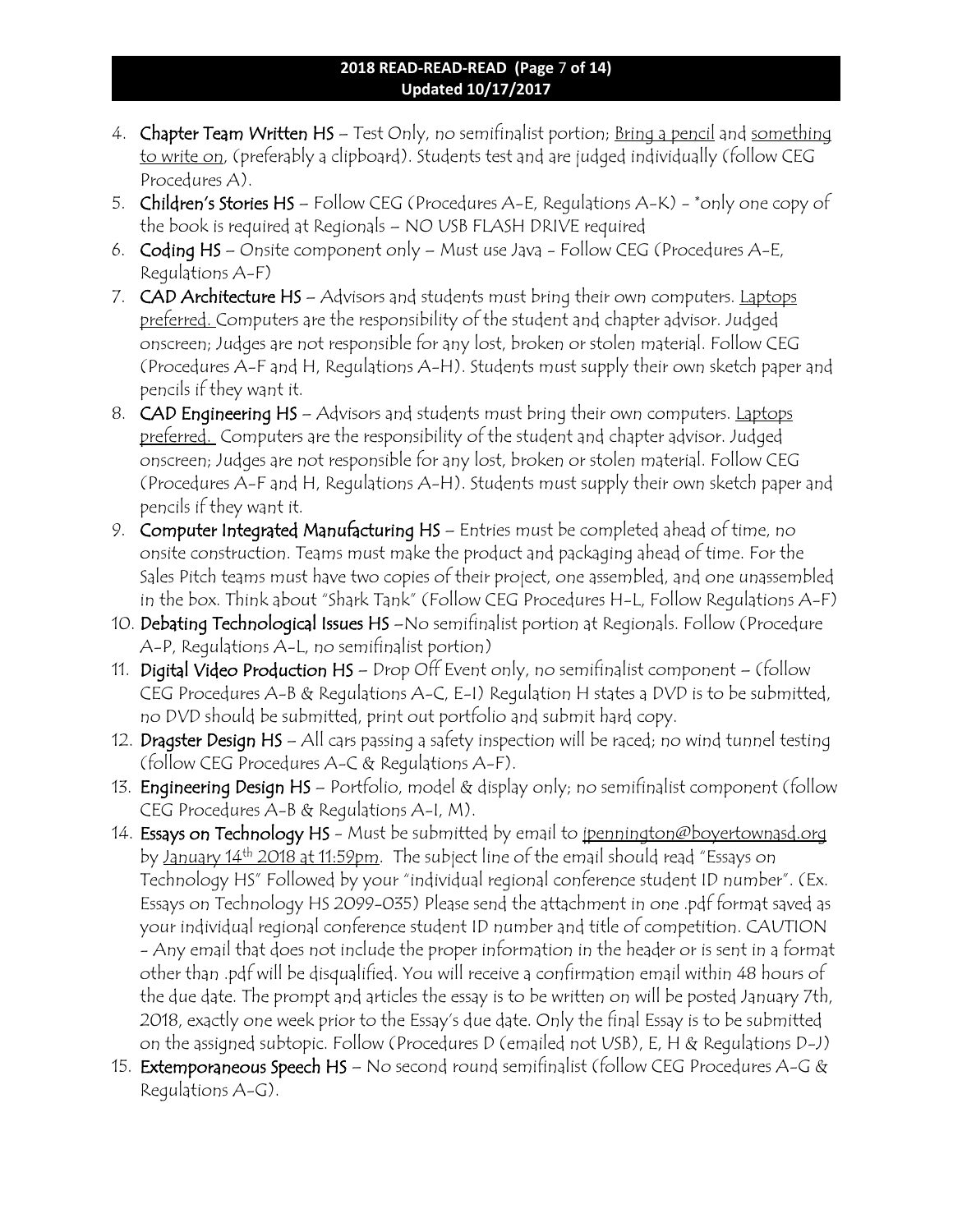### **2018 READ-READ-READ (Page** 8 **of 14) Updated 10/17/2017**

- 16. Fashion Design & Technology HS Fashions should be complete; incomplete fashions should still be submitted; no semifinalist portion (follow CEG Procedures A-B & Regulations A-E, G).
- 17. Flight Endurance HS Bring flight box and Air Plane; planes must be constructed prior to the conference, no construction the day of the event. (follow CEG Procedures A-L & Regulations A-G).
- 18. Future Technology Teacher HS Holding semifinalist portion only; All entries will present lessons; students will have 5 minutes for presentation. Only necessary paperwork for the lesson is required, no Portfolio will be evaluated (follow CEG Procedures D-F, H-L & Regulations A, B6, B7, B8, C-K).
- 19. (PA) Materials Processes HS Projects should be complete. Incomplete projects should still be submitted with a Portfolio. No semifinalist portion (follow PATSA Specific Regulations  $(A-1)$
- 20. Photographic Technology HS No semifinalist portion. No CD/DVD needed, print out pdf file - DO NOT submit on a USB flash drive - submit as a portfolio. Regulations C requires camera settings, you cannot get this from using a phone camera. Images taken on phone cameras will be DQ'd. (Follow CEG Procedure A & Regulations A-K).
- 21. Prepared Presentation HS No second round semifinalist. Regulation B should read: The topic for the Prepared Presentation event will be listed on the R9 Website exactly one week prior to the conference. (follow CEG Procedures A-D & Regulations A-J).
- 22. Promotional Design HS No onsite component; Follow CEG (Procedures A-B, & Regulations A & C). Come with all items printed and displayed as the directions state.
- 23. (PA) Robotics HS Submit only Plan of Work portion of the Journal in hardcopy format -NO USB FLASH DRIVE will be judged. (follow PA-TSA Procedures A-I).
- 24. Scientific Visualization HS Portfolio and Project Only No Semifinalist portion; Follow CEG (Procedures A-C & Regulations A-E, H)
- 25. Software Development HS Holding semifinalist portion only; All entries will present their project and portfolio; students will have 5 minutes for presentation. Bring your own laptop. Only 3 team members may present (follow CEG Procedures A-F & Regulations A,C).
- 26. STEM Careers HS Portfolio only; NO Video for Regionals; Drop off, NO onsite event. Follow CEG (Procedures A [no video] & Regulations A-B)
- 27. (PA) Safety Illustration HS Should be original design (follow PA-TSA Regulations and Procedure).
- 28. Structural Design & Engineering HS Structures need to be constructed prior to the conference and to regulations online. See TSAWEB.org website for updates and clarifications. Bring sketches; testing only on-site; no semifinalist portion (follow Pre-built Structure Regulations & Procedure for On-site Destructive testing A-C, Procedure for evaluation of structures) (Do Not follow CEG Procedure for semifinalist on-site construction).
- 29. Technology Bowl Written HS Test only; no on-site component for semifinalist; Bring a pencil and something to write on, (preferably a clipboard). No team awards---the 6 students will be judged individually. (follow CEG Procedures A-D).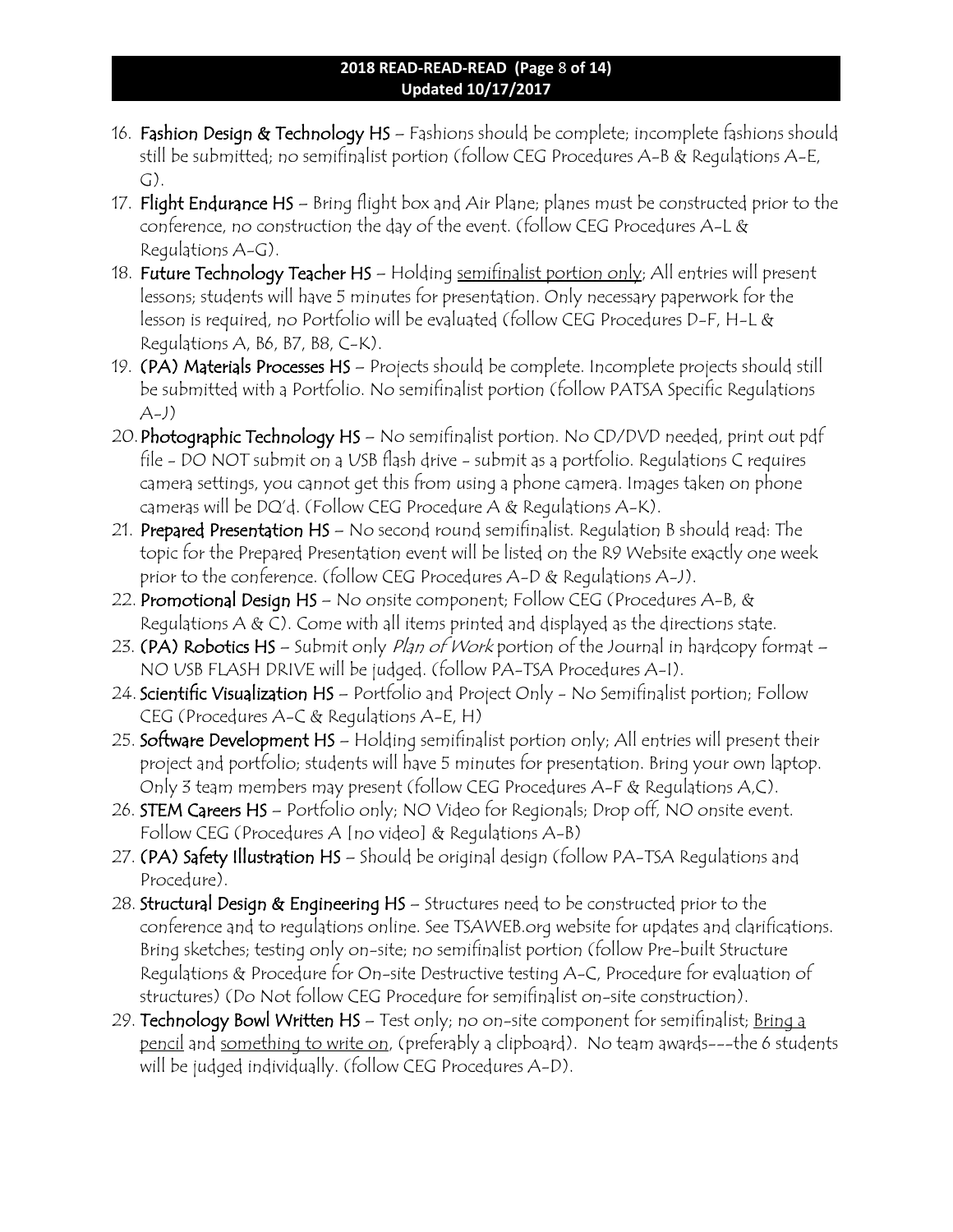### **2018 READ-READ-READ (Page** 9 **of 14) Updated 10/17/2017**

- 30. Technology Problem Solving HS Bring your own tools and materials according to the rules (follow CEG procedures A-G).
- 31. Transportation Modeling HS Drop off Model, Documentation, and Display. No semifinalist component.
- 32. Video Game Design HS All teams will be interviewed, bring portfolio to the interview. Judges may hold onto portfolios until judging is complete if needed. Sign up for a time slot for interview. (Follow CEG Procedures C-E & Regulations).
- 33. Webmaster HS URL must be submitted by email to jpennington@boyertownasd.org by January 14<sup>th</sup> 2018 at 11:59pm. The subject line of the email should read "Webmaster" and your "teams regional conference ID number". (Ex. Webmaster 2099-901) CAUTION - Any email that does not include the proper information in the header and/or sends a "broken" URL link will be disqualified. You will receive a confirmation email within 48 hours of the due date. Did you know that you can submit the URL early and then keep working on the website? Semifinalist interviews WILL be held for ALL entries. (follow CEG Procedures & Regulations).

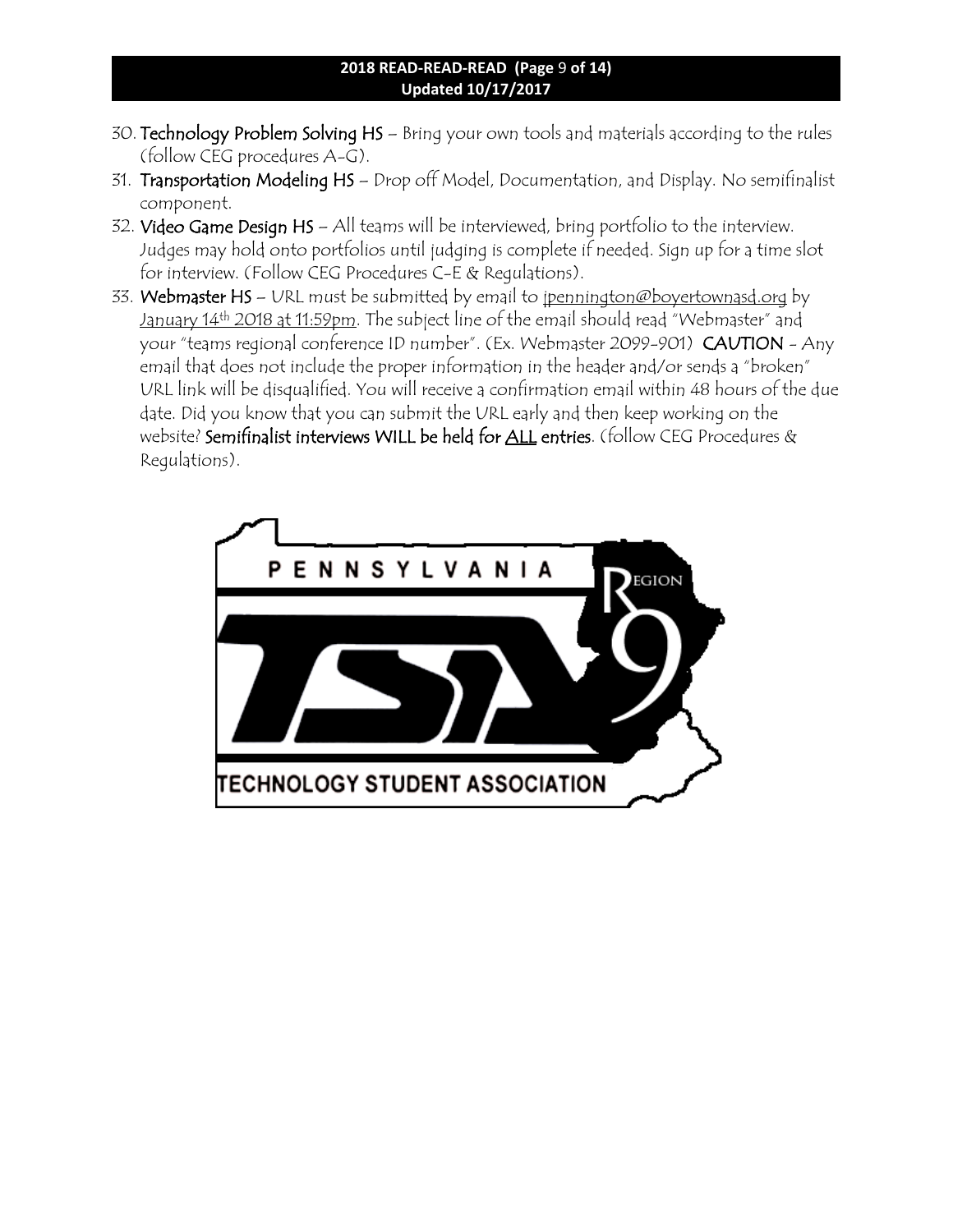# IMPORTANT INFORMATION

\_\_\_\_\_\_\_\_\_\_\_\_\_\_\_\_\_\_\_\_\_\_\_\_\_\_\_\_\_\_\_\_\_\_\_\_\_\_\_\_\_\_\_\_\_\_\_\_\_\_\_\_\_\_\_\_\_\_\_\_\_\_\_\_\_\_\_\_\_\_\_\_\_\_\_\_\_\_\_\_\_

## National Rules Clarifications and Themes & Problems

Please periodically visit the websites below to obtain the most up-to-date information from the National level.

<http://www.tsaweb.org/Updates-and-Clarification> <http://www.tsaweb.org/Themes-and-Problems>

## Leap resume

ALL comeptitions must have a LEAP resume included in either the portfolio, or submitted with their project, or must be handed in when tests are being taken. No LEAP resume = DQ.

# Judges Feedback Form

Be sure to include a single judge's feedback form in event Portfolios at this year's Region 9 Conference. All judging decisions are final and this form cannot be used to appeal a result. Is posted on the R9 Website

# TSA General Rules

Please visit<http://www.tsaweb.org/TSA-Levels-Rules> for a review of the rules that span across all of the events.

# Check In and ID Labeling of Projects

Student and/or Team ID #'s must be typed on the front cover page of all Portfolios that will be turned in for judging. Dragsters, structures, planes, USB Flash Drives, posters, etc should be labeled by some other means such as a sharpie marker or paint pen.

Students involved in a team event will be allowed to check in their entire team and projects. This means that only one student needs to report to the designated check in location. This student must know each team member's individual ID number to do this properly. You may still instruct all team members to report together if you so choose.

# Snow Date is Saturday, February 10, 2018.

In the event of inclement weather, the decision to postpone the Regional 9 Conference to the snow date will be made by 5:00 PM Friday, February 3, 2018. Notification will be through the following source:

TSA Region 9 Website =  $\frac{http://patsa.org/r9/}{$ 

Advisors should be sure to have emergency contact information in order to notify bus transportation, parents and others involved in your local school decisions. Please understand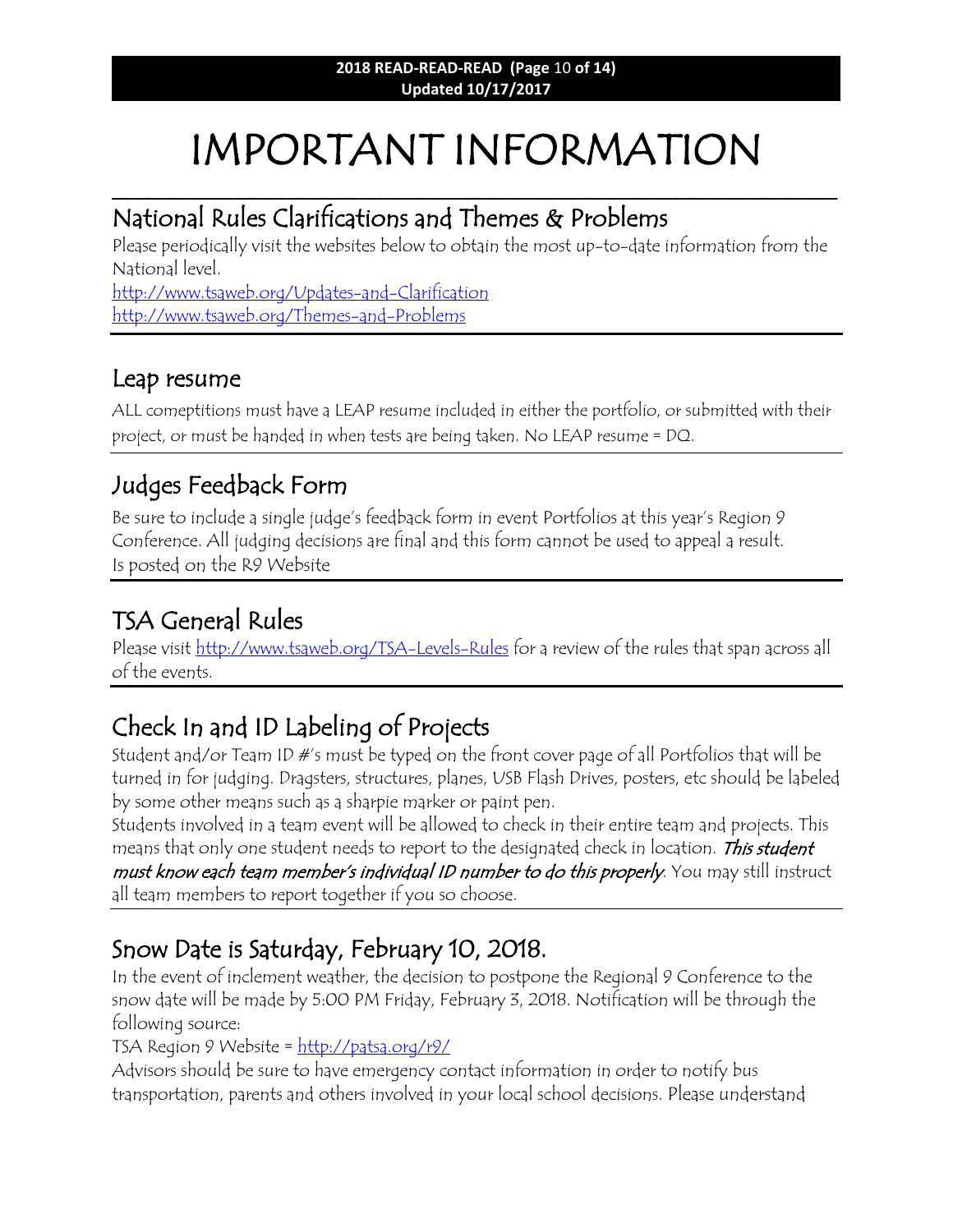that no changes/refunds will be made to your chapter registration in the event that we need to rely on the snow date. You acknowledge and agree to this fact when you submit and pay your registrations fees for the Region 9 Conference.

## Student Participation

To prevent a student from attending the conference and only having a "turn-in" event with nothing else scheduled to do all day, a minimum participation policy is in effect. This policy requires that each student be registered for and participate in at least 2 (two) events at the Region 9 Conference. We ask that chapter advisors attempt to make sure that at least one of these events has an onsite component. Events with onsite components can be determined by viewing the Region 9 Conference Event Matrix.

## Dress Code

The Region 9 Conference will follow the PA-TSA Dress Code of Category B as a minimum for all events. The dress code can be found at [http://patsa.org/conferences/dress-code.](http://patsa.org/conferences/dress-code)

Female skirts must be no shorter than 3" above the knee, Leggings and Yoga Pants are not appropriate for Category B of the dress code and a student can be DQ'd for having such attire. This is the same code being followed at the state conference this year.

## Judges Requirement

Chapters must provide 1 judge for every 10 participating students without a limit. A minimum of 3 judges is required from each chapter under 30 members. Although, we'd appreciate you providing more judges than your chapter is required under this policy. The consequence for not providing your minimum number of judges is that your chapter will not be allowed to participate until judges are provided. ALL chapters under 10 members MUST still provide at least three judges (you will be assigned if you don't volunteer).

> 1 tp 10 students =  $3+$  judges 11-20 Students = 3+ judges 21-30 students = 3+ judges  $31-40$  students =  $4+$  judges, etc,

Please contact Josh Pennington (*ipennington@boyertownasd.org*) with the name of your judge(s) and their event preferences, the link is also on the Region 9 website. We are really counting on YOU! Being a judge gives you the opportunity to view entries from other schools in a more in depth way; therefore learning the event better.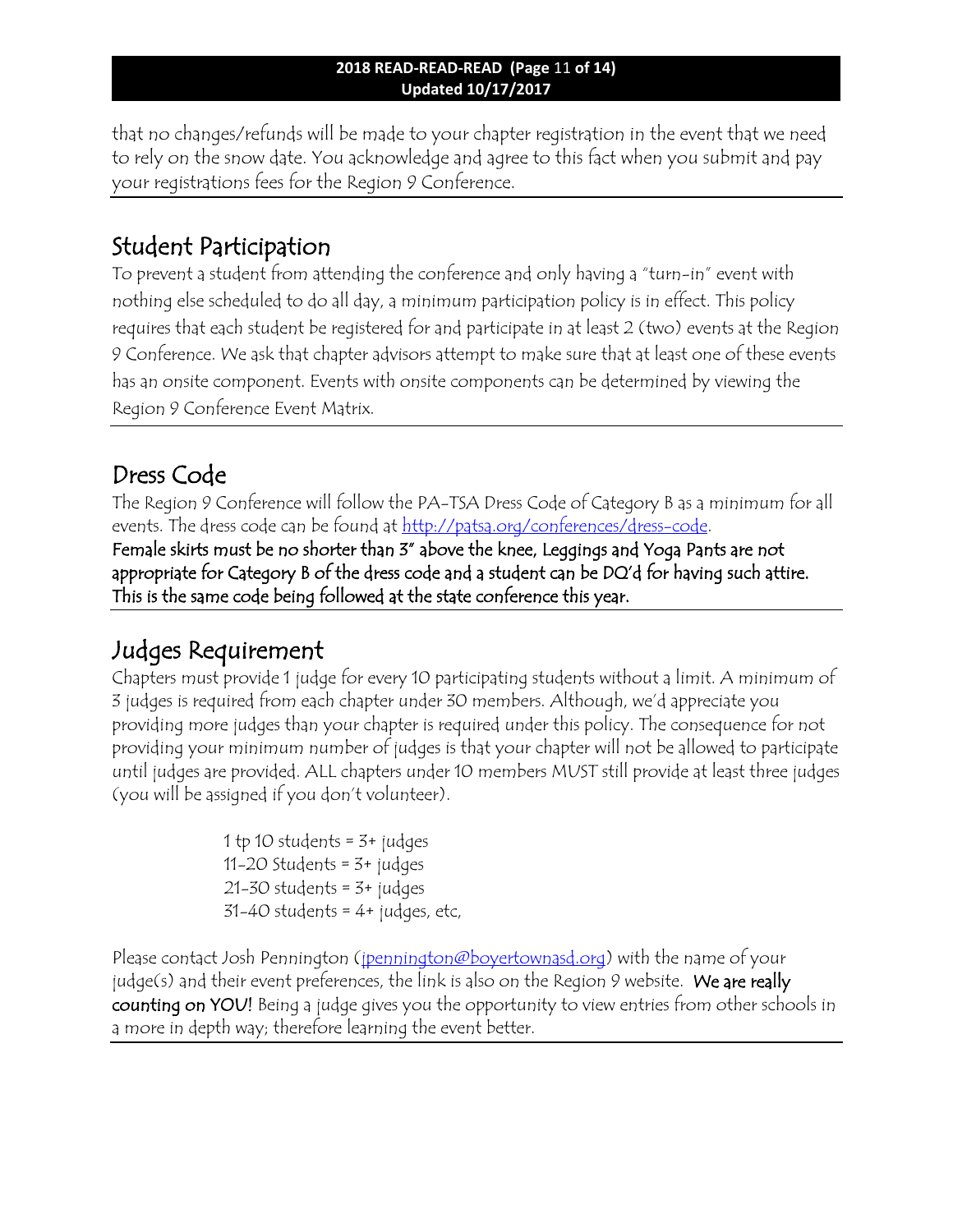## Competition Coordinators NEEDED

We are in need of coordinators for competitions that have onsite components. Some competitions are just making sure the competition runs correctly, others are designing a Design Brief prior to the conference and working with the judges assigned to you to make sure the competition runs smoothly. It is best to have advisors/teachers coordinating events because you know kids, you know grade levels, you know what can be done in a specific time slot, and you know how to challenge but not defeat kids. If you are willing to coordinate an event please contact Josh Pennington [\(jpennington@boyertownasd.org\)](mailto:jpennington@boyertownasd.org), Ella Sweet [\(ersweet2016@gmail.com\)](mailto:ersweet2016@gmail.com) or Stacy Hallman [\(stacy.hallman@dboone.org\)](mailto:stacy.hallman@dboone.org).

# Regional Registration Payment Due Date = Not Flexible

If you are having problems getting your Regional registration check cut from your school district business office, you can always send a personal check by the due date posted on the Region 9 websites. This will ensure your chapter's eligibility to participate in the Region 9 Conference. Then, just bring your school district check along with you on the day of the Conference and we will reimburse you on the spot in check form from our Region 9 bank account. No additional paperwork required.

# NO ONSITE REGISTRATION ACCEPTED NO REGISTRATION CHANGES AFTER iSERVICES CLOSES – ZIP, NILCH, NADA, ZERO – DON'T ASK. Registration closes on December 24, 2017.

# Affiliation Deadline

No chapter will be permitted to participate in the Region 9 Conference competitions unless the chapter has officially registered with National TSA by January 15 of the conference year. This is a state rule in our by-laws. There will be no exceptions.

# Event Rule Amendments

During Regional Conference the Regional Coordinator and the Regional Conference Planning Team may need to alter an event due to space and/or time considerations. All event decisions and standings are deemed as final.

# PA-TSA Handbook

Please refer to the following link for more information on Pennsylvania TSA events and conferences.<http://patsa.org/handbook>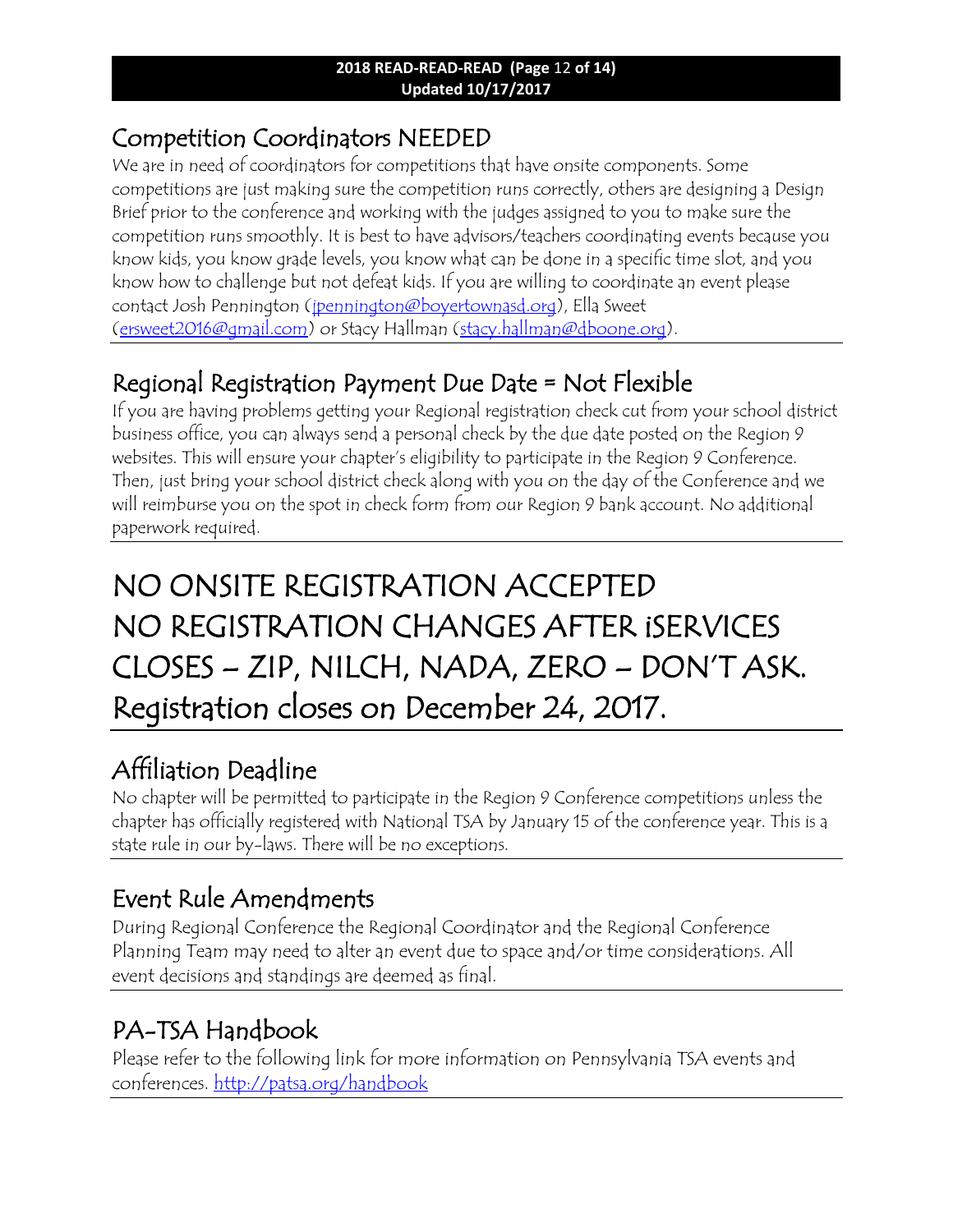# Regional Conference Attendance

All participants must be present at the conference in order to compete in events and be eligible for awards and qualifying status.

## Special Needs

Please notify the Regional Coordinator with any special needs by the Regional Conference registration deadline.

# ID Badges

All advisors, judges and students MUST wear their assigned ID Badge at all times during the conference.

# Lunch

All students, advisors and judges will be given lunch passes this year to obtain their lunch. Additional lunches can be purchased after the lunch ticket has been used. Goodies will be available for purchase throughout the day.

## Internet

There is no guest Wi-Fi available at the conference site.

# Interview/Speech Sign-Ups

Sign-up times for ALL public speaking events and interviews will be on a first come, first serve basis.

# State Officer Special Interest Session

The PATSA Officers will hold an informational meeting detailing what a student should know about running for state office.

# Officer's Mixer

Two chapter officers should also attend the Officer's Mixer where they can meet leaders from other Region 9 schools.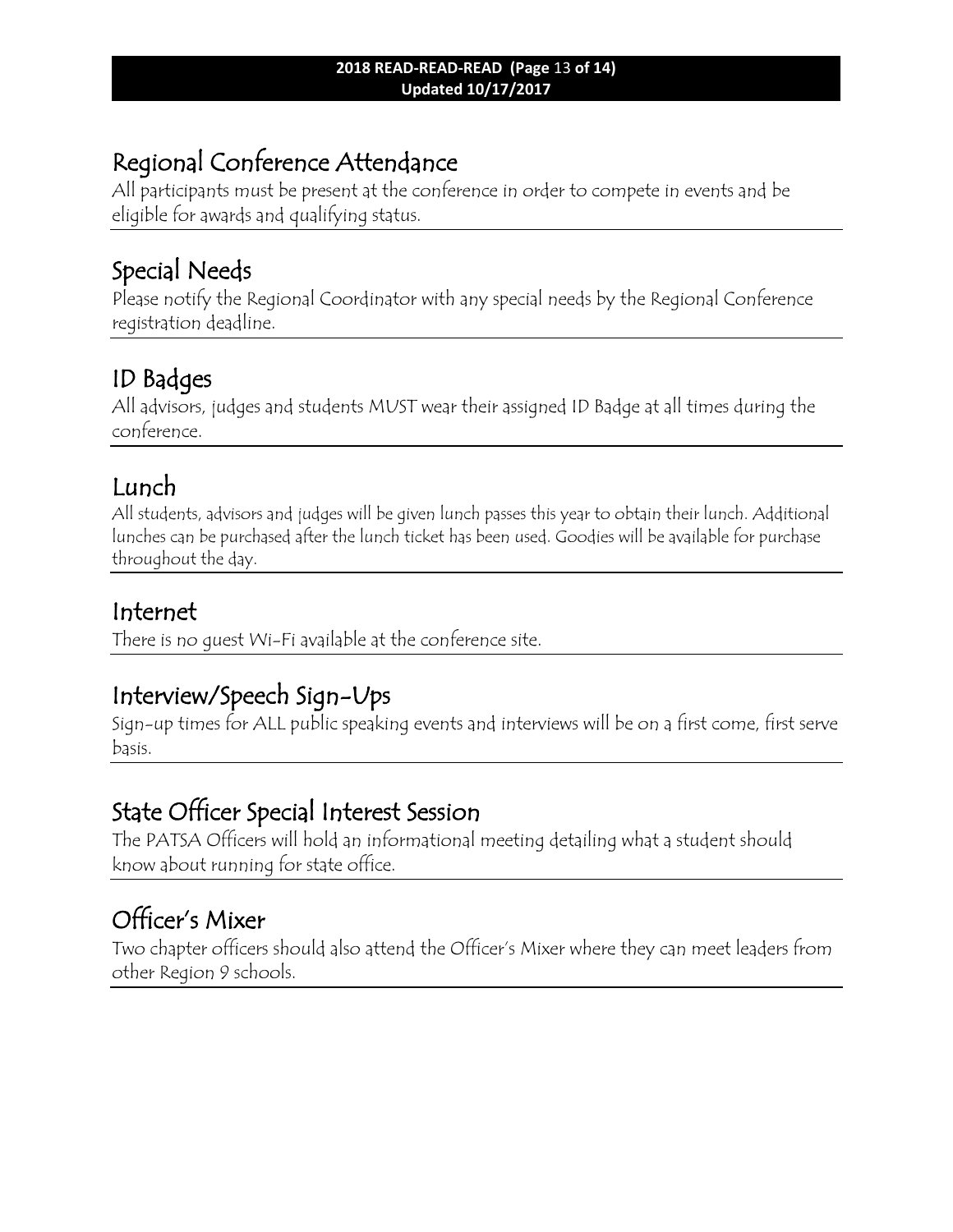### **2018 READ-READ-READ (Page** 14 **of 14) Updated 10/17/2017**

# Portfolios

TSA has changed the rules to require that research is submitted in a "portfolio" with a clear front cover.



# Diversity Policy

Region 9 of the Pennsylvania Technology Student Association (PATSA-R9) is committed to fostering, cultivating and preserving a culture of diversity and inclusion. Our human members are the most valuable asset we have. The collective sum of the individual differences, life experiences, knowledge, inventiveness, innovation, self-expression, unique capabilities and talent that our members invest in their events represents a significant part of not only our culture, but our reputation and organization's achievement as well. We embrace and encourage our members' differences in age, color, disability, ethnicity, family status, gender identity, language, national origin, physical and mental ability, race, religion, sexual orientation, socio-economic status and other characteristics that make each PATSA-R9 member unique. PATSA-R9's diversity initiatives are applicable—but not limited to the following:

- Respectful communication and cooperation between all TSA members, judges, families and partners.
- Teamwork and member participation, permitting the representation of all groups and member perspectives.

All PATSA-R9 members have a responsibility to treat others with dignity and respect at all times. All members are expected to exhibit conduct that reflects inclusion during school, at school functions on or off campus, and at all other PATSA-R9-sponsored and participative events. Any member found to have exhibited any inappropriate conduct or behavior against others may be subject to disciplinary action, disqualification from competitions and/or removal from the conference site. Members who believe they have been subjected to any kind of discrimination that conflicts with the organization's diversity policy and initiatives should seek assistance from a PATSA-R9 event coordinator. This Diversity Policy is an extension of the Anti-Harassment/Anti-Discrimination Policy already set forth by Pennsylvania TSA. [http://patsa.org/sites/default/files/bod\\_appendix\\_g.pdf](http://patsa.org/sites/default/files/bod_appendix_g.pdf)

# Event Conflicts

Each advisor and student should attempt to choose events that do not take place at the same time. The prior year's schedule is posted and can be used as a guide. In the event of an unavoidable conflict, it is the participant's responsibility to discuss the matter with the event judge prior to the event beginning. All judges will be advised to allow late entry (if possible) to any student that provides prior notice.